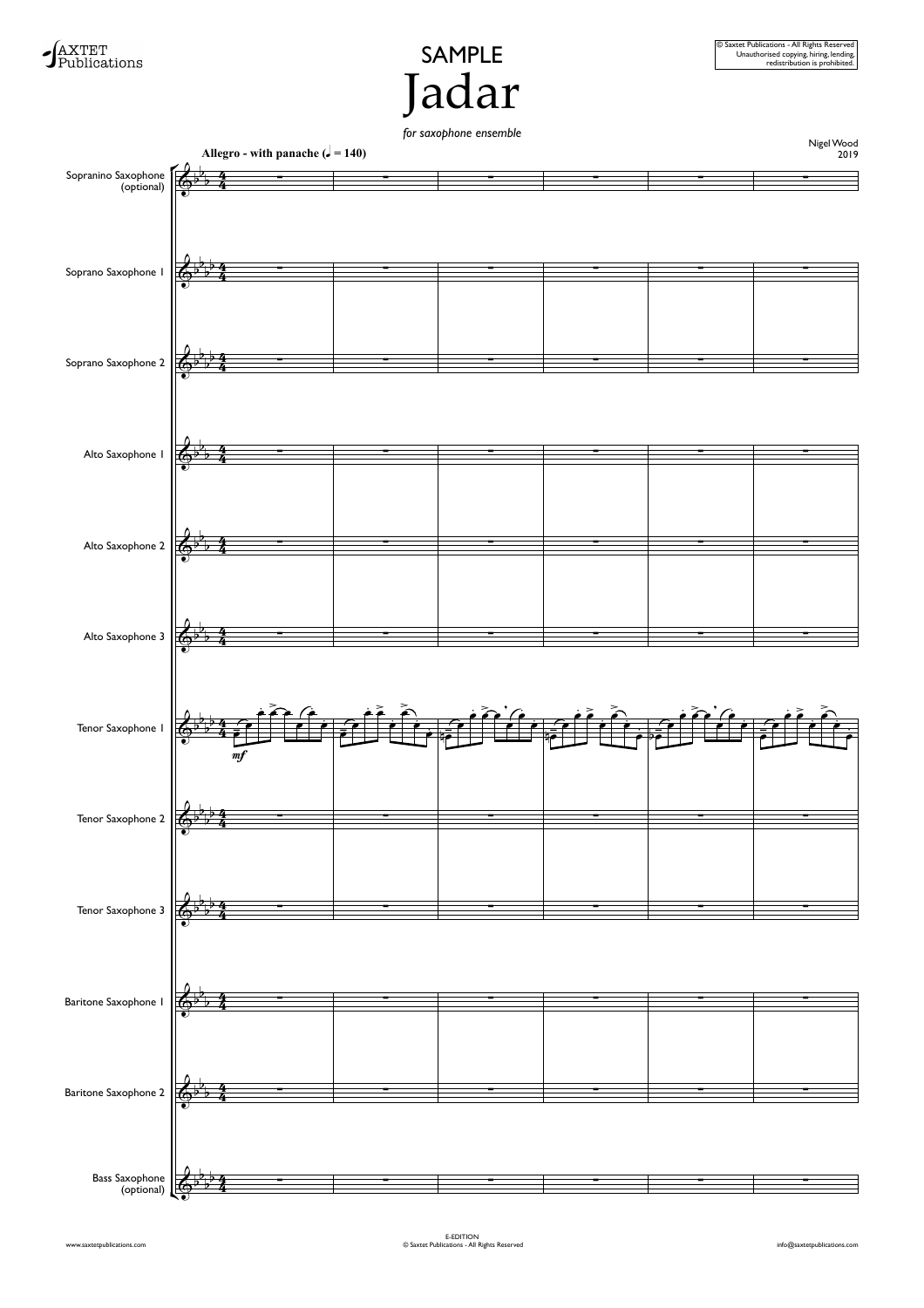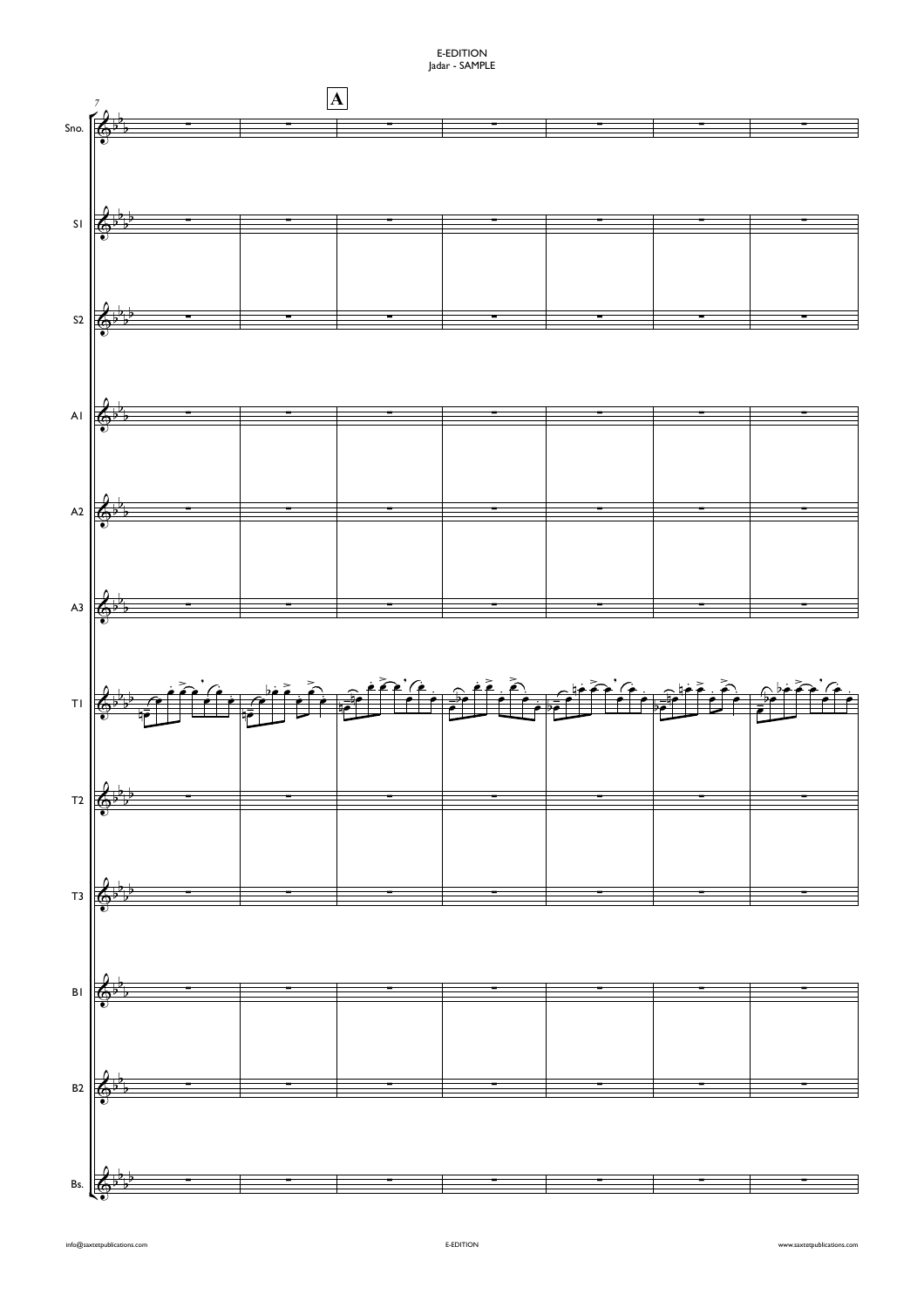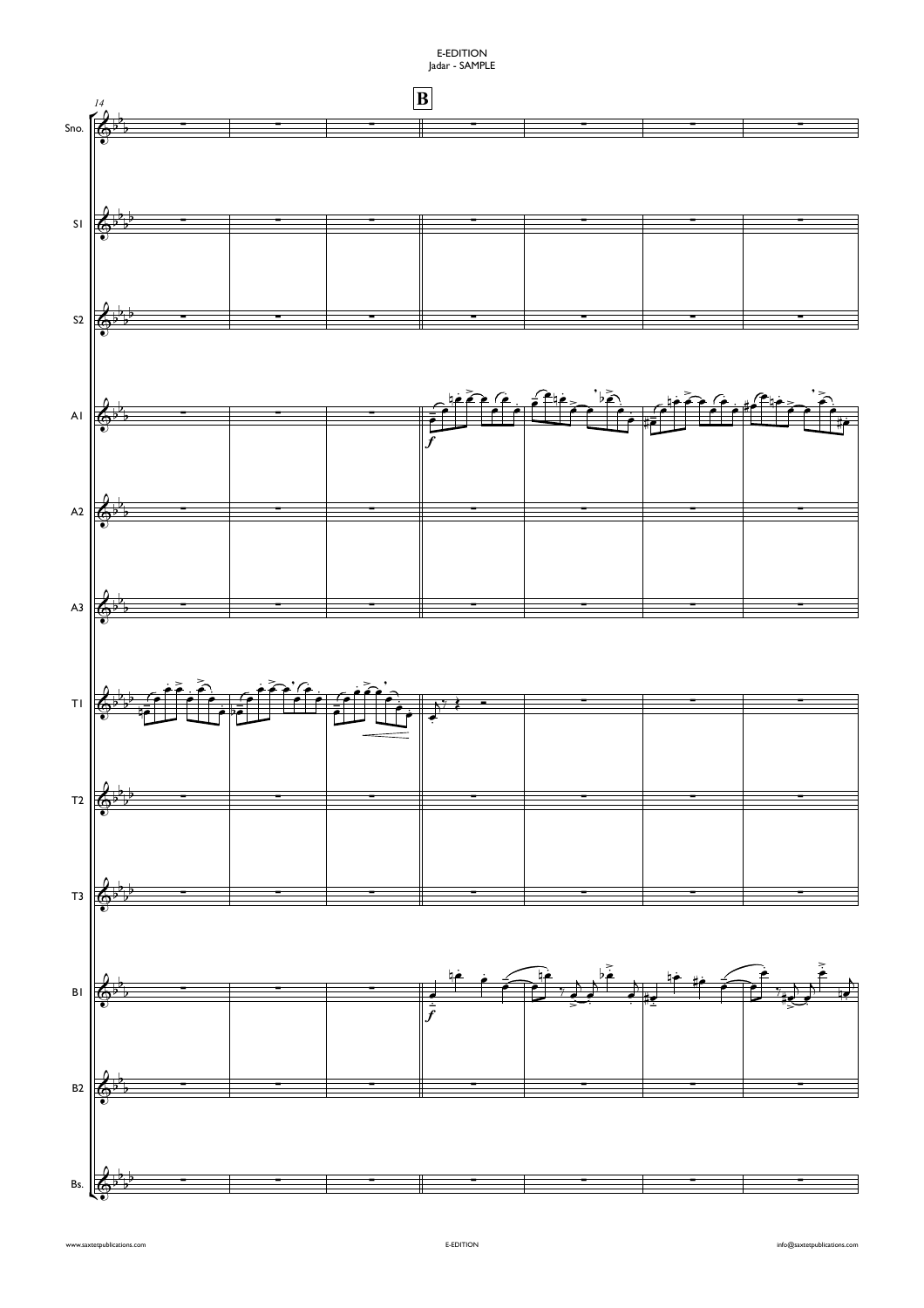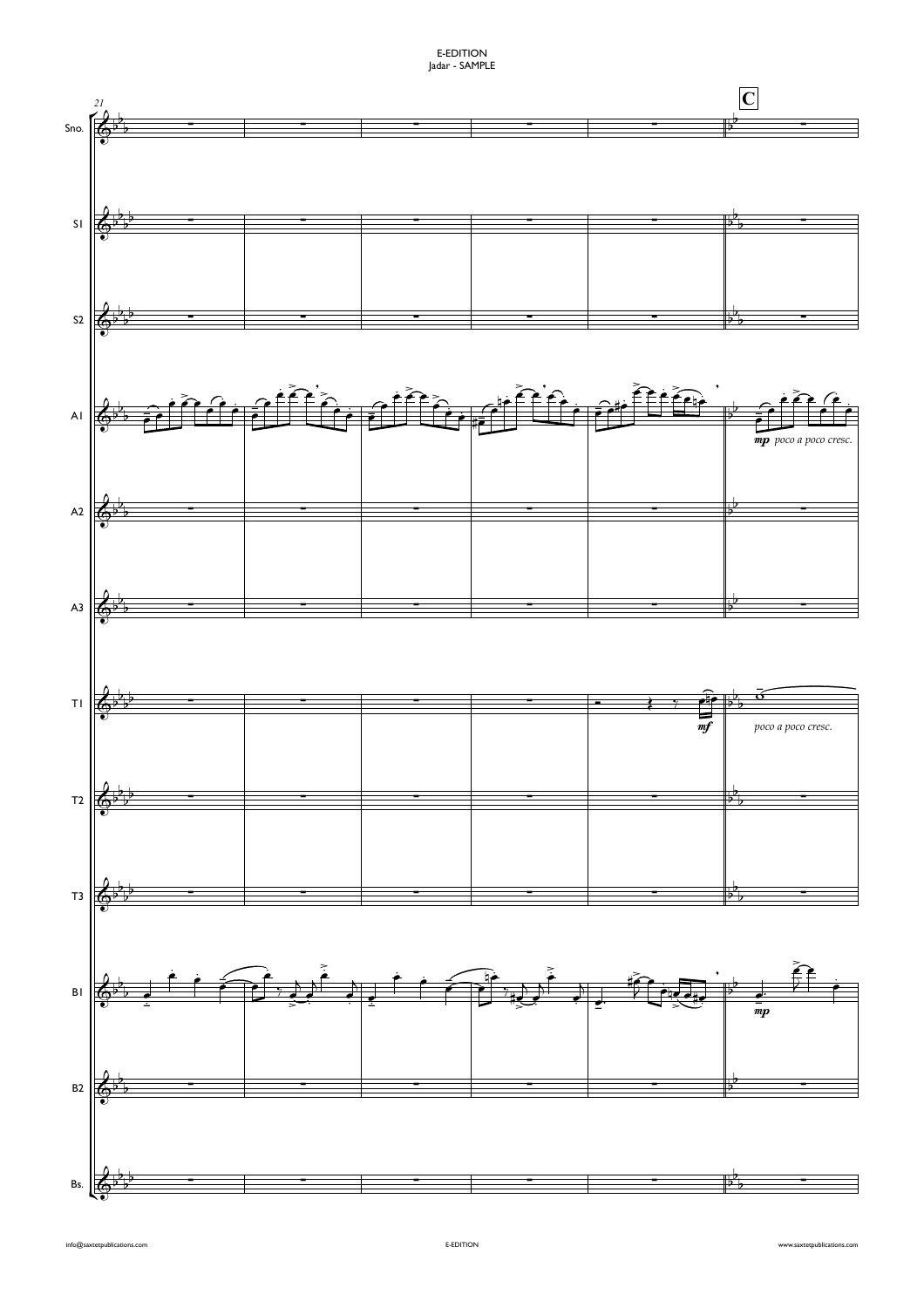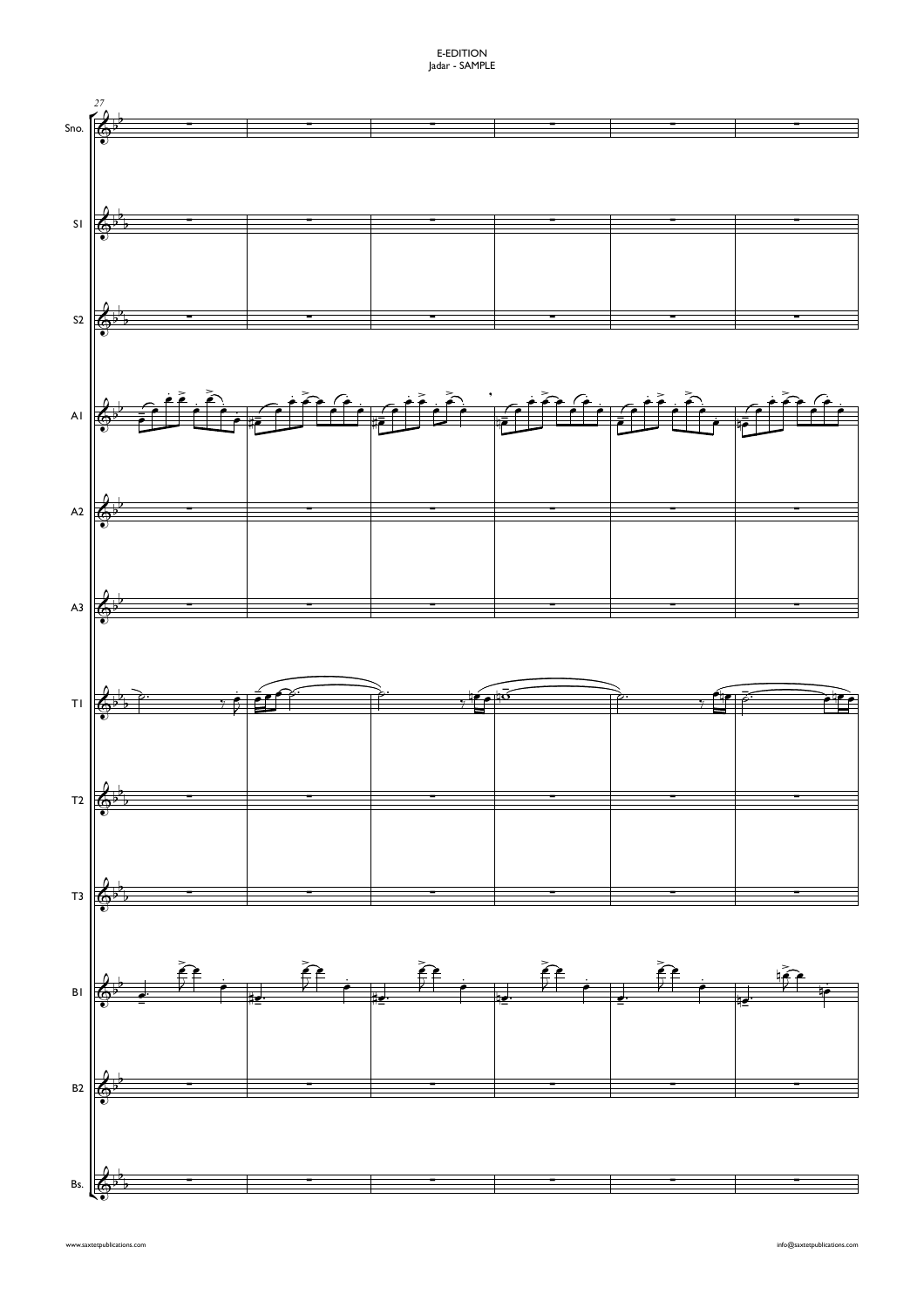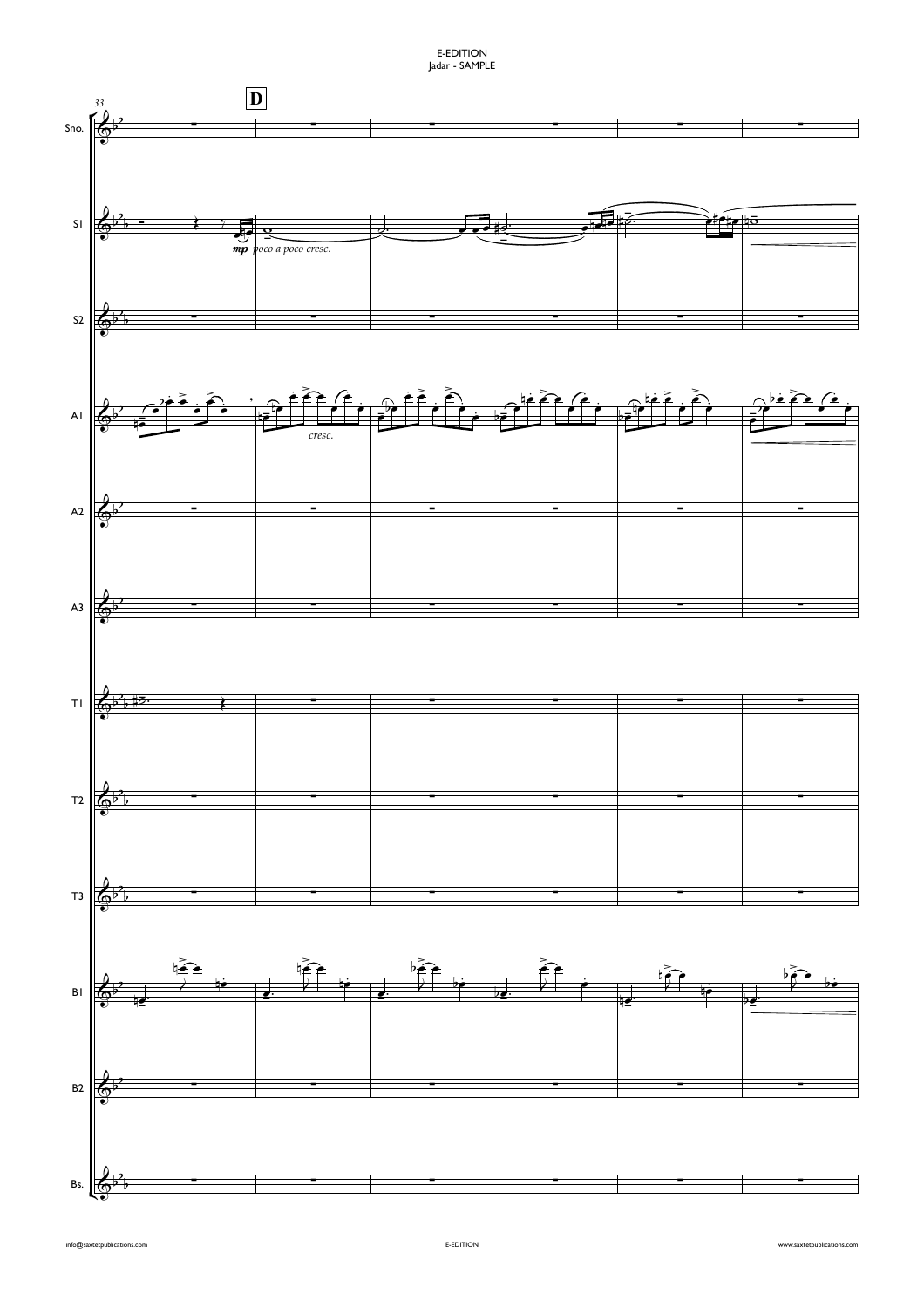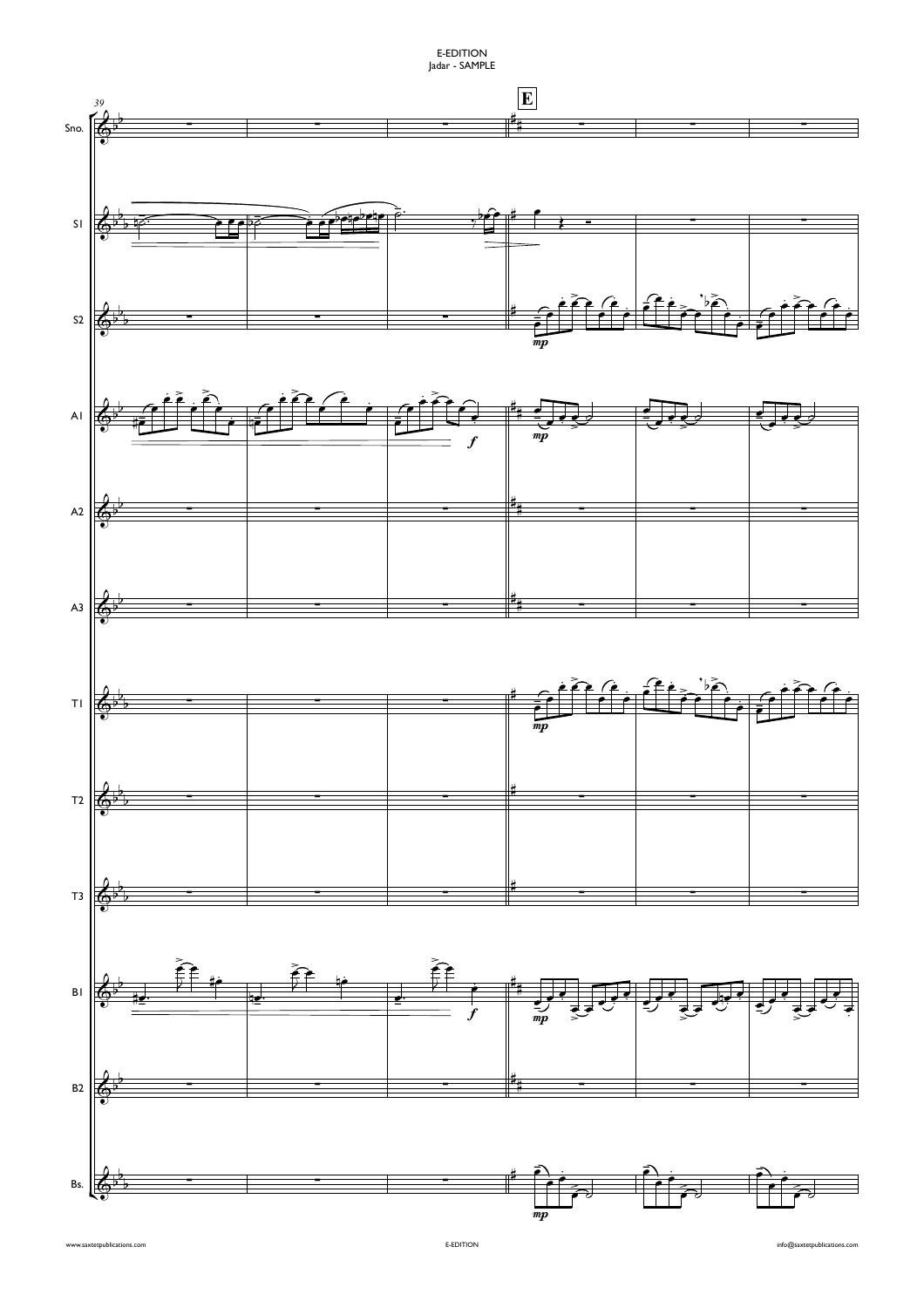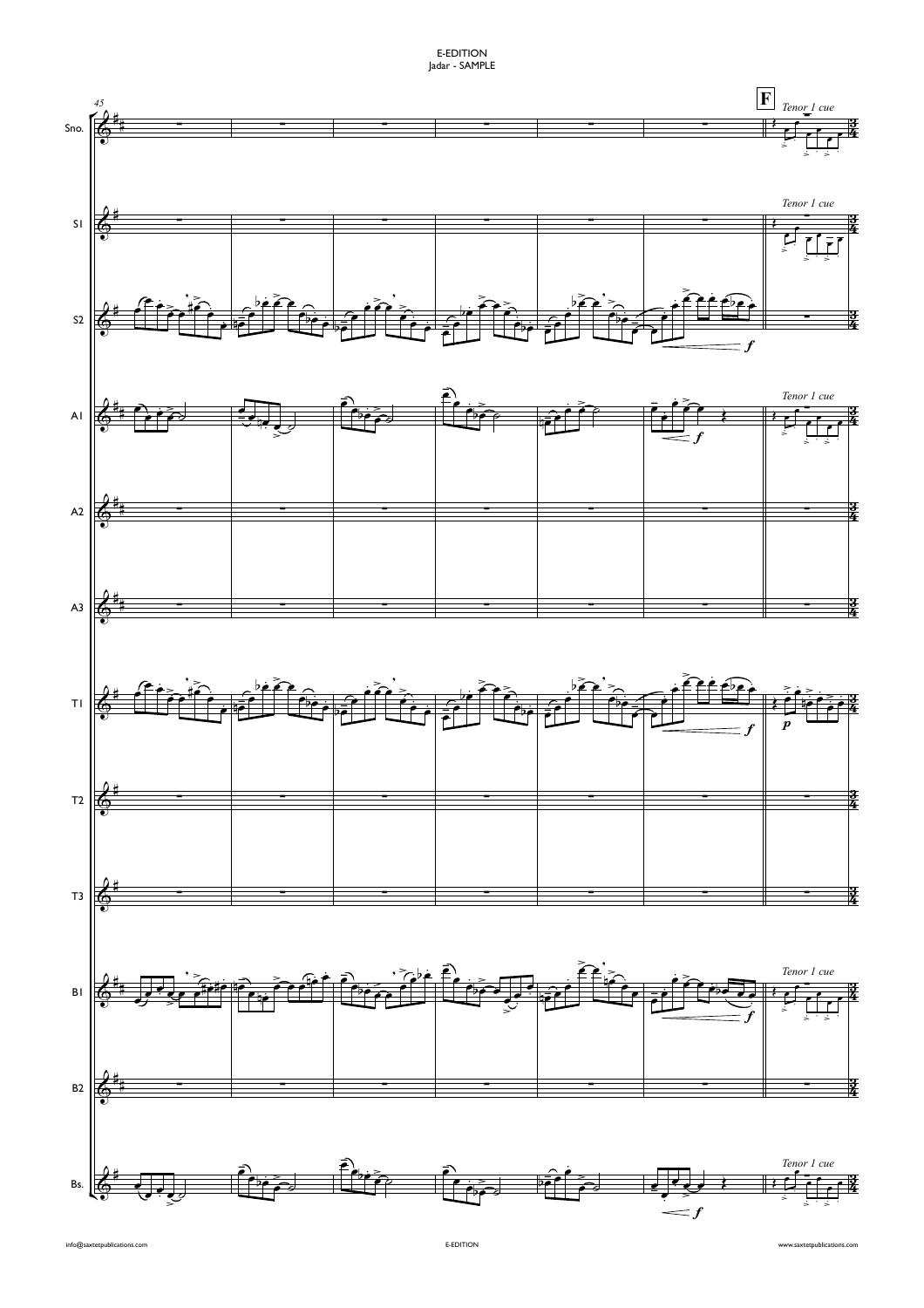

www.saxtetpublications.com info@saxtetpublications.com